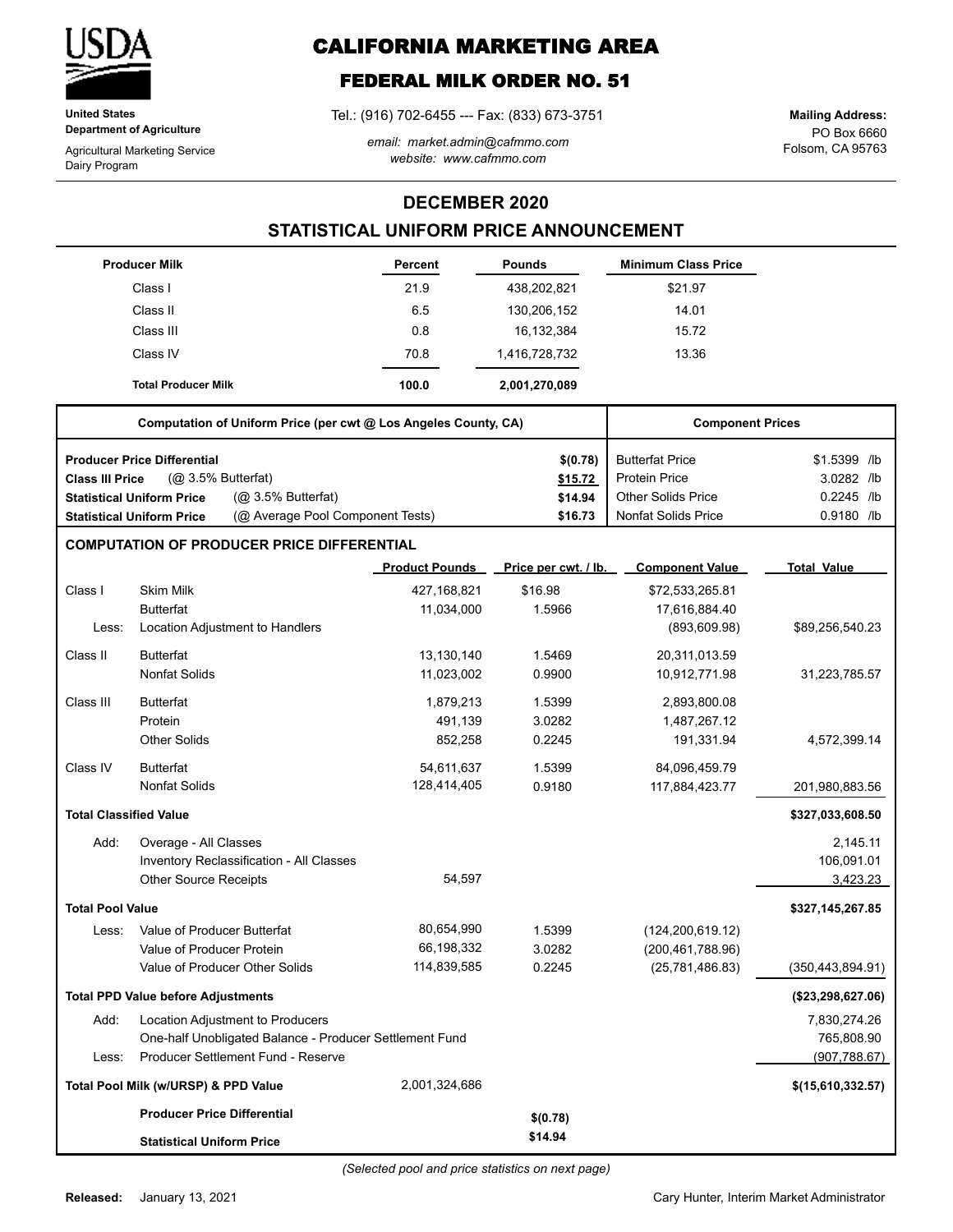# **CALIFORNIA MARKETING AREA**

## **FEDERAL MILK ORDER NO. 51**

| <b>Payment Schedule</b>                                      |                      |
|--------------------------------------------------------------|----------------------|
| <b>Payment Dates for the Month of:</b>                       | <b>DECEMBER 2020</b> |
| Payment TO the Producer Settlement Fund due on:              | January 19, 2021     |
| Payments FROM the Producer Settlement Fund made on:          | January 19, 2021     |
| Final payments TO a Cooperative Association must be made on: | January 19, 2021     |
| Final payments to Producers must be RECEIVED by:             | January 19, 2021     |
|                                                              |                      |

#### **Producer Price Differential and Statistical Uniform Price, by Zone Differential**

|                     | Zone<br>1/<br><b>Differential</b> | <b>Adjustment</b> | <b>Producer</b><br><b>Price</b><br><b>Differential</b> | <b>Statistical</b><br><b>Uniform</b><br><b>Price</b> | 2/ |
|---------------------|-----------------------------------|-------------------|--------------------------------------------------------|------------------------------------------------------|----|
|                     |                                   |                   | dollars per hundredweight                              |                                                      |    |
| As Announced:       | 2.10                              | 0.00              | (0.78)                                                 | 14.94                                                |    |
| <b>Other Zones:</b> | 2.00                              | (0.10)            | (0.88)                                                 | 14.84                                                |    |
|                     | 1.80                              | (0.30)            | (1.08)                                                 | 14.64                                                |    |
|                     | 1.70                              | (0.40)            | (1.18)                                                 | 14.54                                                |    |
|                     | 1.60                              | (0.50)            | (1.28)                                                 | 14.44                                                |    |

Differentials listed apply to zones included in the California Marketing Area. Outside of this area, differentials may be above or below this range. Differentials apply on a county basis. 1/

2/ Prices at 3.5 percent butterfat, 2.99 percent protein, and 5.69 percent other solids.

#### **Producer Milk Received by Component Pounds**

| <b>Producer Milk Receipts</b> | <b>Skim</b>   | <b>Butterfat</b> | <b>Protein</b><br><b>Pounds</b> | <b>Other Solids</b> | <b>Nonfat Solids</b> |
|-------------------------------|---------------|------------------|---------------------------------|---------------------|----------------------|
| Class I                       | 427,168,821   | 11,034,000       | 14.704.108                      | 25,553,005          | 40,257,113           |
| Class II                      | 117,076,012   | 13,130,140       | 4,022,209                       | 7,000,793           | 11,023,002           |
| Class III                     | 14,253,171    | 1,879,213        | 491,139                         | 852,258             | 1,343,397            |
| Class IV                      | 1,362,117,095 | 54,611,637       | 46,980,876                      | 81,433,529          | 128,414,405          |
| <b>Total Producer Milk</b>    | 1,920,615,099 | 80.654,990       | 66,198,332                      | 114,839,585         | 181,037,917          |

#### **Selected Pool Statistics**

| Est Class I Percentages |                  | Average test of producer receipts: |                     |        |
|-------------------------|------------------|------------------------------------|---------------------|--------|
|                         | <b>Skim</b>      | 24.60<br>%                         | <b>Butterfat</b>    | 4.03 % |
|                         | <b>Butterfat</b> | 15.08<br>%                         | Protein             | 3.31 % |
|                         |                  |                                    | <b>Other Solids</b> | 5.74 % |

#### **Administrative Assessment and Marketing Service Deduction**

| § 1000.85 - Assessment for order administration | \$0,030 per hundredweight |
|-------------------------------------------------|---------------------------|
| § 1000.86 - Deduction for marketing services    | \$0.040 per hundredweight |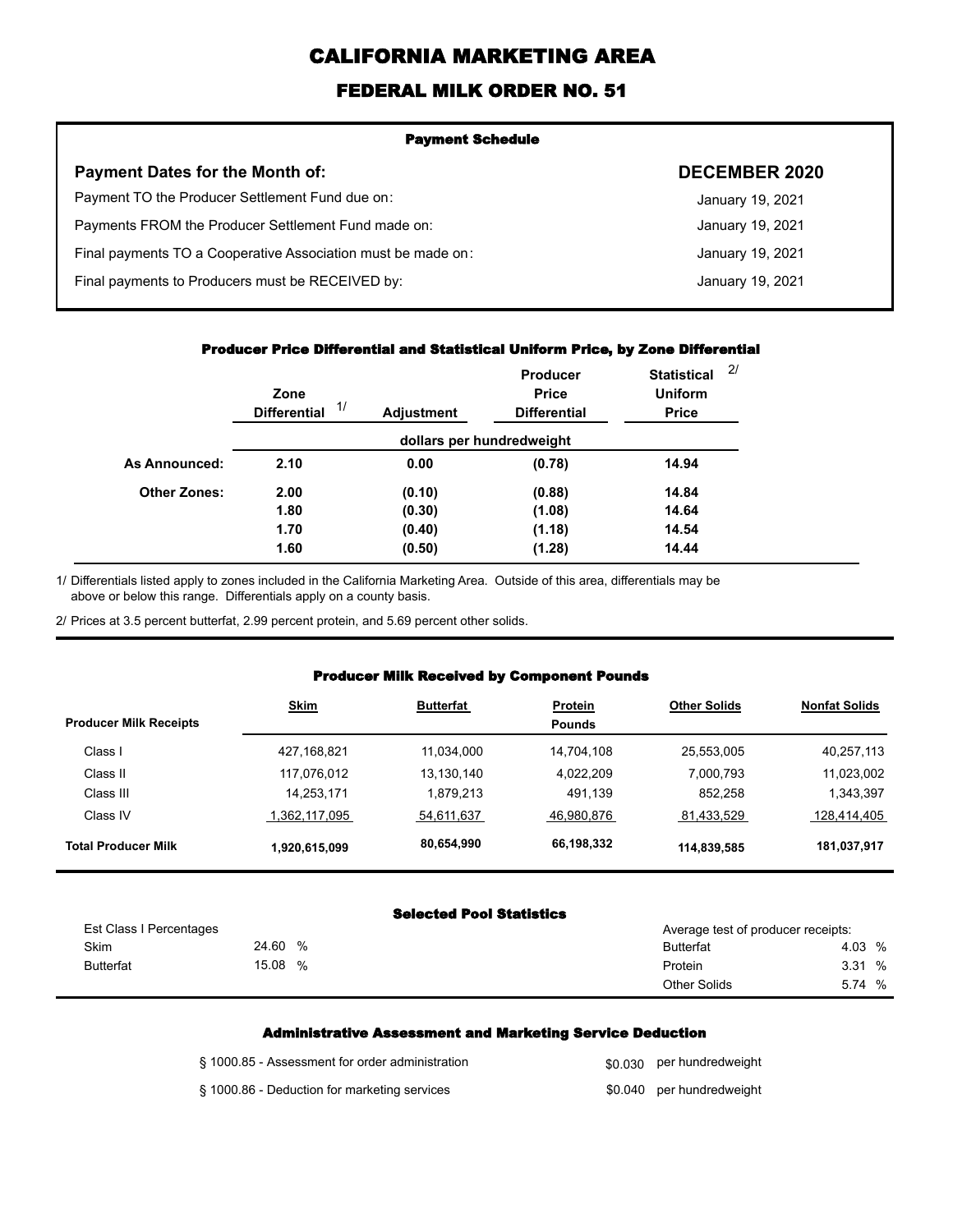## **UNITED STATES DEPARTMENT OF AGRICULTURE AGRICULTURAL MARKETING SERVICE, DAIRY PROGRAMS Pool Handler Listing California Order ‐ Federal Order No. 51**

**December 2020**

| <b>Plant Name</b>                                       | City/State           | County      | <b>FIPS Code</b> | Loc.<br>Adj. 1/ |  |  |  |  |  |
|---------------------------------------------------------|----------------------|-------------|------------------|-----------------|--|--|--|--|--|
| Pool Distributing Plants - Sec 1051.7 (a) or (b) or (d) |                      |             |                  |                 |  |  |  |  |  |
| <b>Alexandre Family Creamery</b>                        | San Leandro, CA      | Alameda     | 06001            | (50.30)         |  |  |  |  |  |
| Alta Dena Certified Dairy (COI- North)                  | City Of Industry, CA | Los Angeles | 06037            | \$0.00          |  |  |  |  |  |
| Alta Dena South (COI- South)                            | City Of Industry, CA | Los Angeles | 06037            | \$0.00          |  |  |  |  |  |
| <b>California Natural Products</b>                      | Lathrop, CA          | San Joaquin | 06077            | (50.40)         |  |  |  |  |  |
| Clover-Stornetta Farms                                  | Petaluma, CA         | Sonoma      | 06097            | (50.30)         |  |  |  |  |  |
| Driftwood Dairy, Inc.                                   | El Monte, CA         | Los Angeles | 06037            | \$0.00          |  |  |  |  |  |
| <b>Foster Farms</b>                                     | Modesto, CA          | Stanislaus  | 06099            | (50.40)         |  |  |  |  |  |
| Hollandia Dairy, Inc.                                   | San Marcos, CA       | San Diego   | 06073            | \$0.00          |  |  |  |  |  |
| HP Hood LLC                                             | Sacramento, CA       | Sacramento  | 06067            | (50.40)         |  |  |  |  |  |
| <b>Kroger Compton Creamery</b>                          | Compton, CA          | Los Angeles | 06037            | \$0.00          |  |  |  |  |  |
| Kroger Riverside Creamery                               | Riverside, CA        | Riverside   | 06065            | (50.10)         |  |  |  |  |  |
| Model Dairy - Producers                                 | Reno, NV             | Washoe      | 32031            | (50.40)         |  |  |  |  |  |
| Ninth Avenue Foods                                      | City Of Industry, CA | Los Angeles | 06037            | \$0.00          |  |  |  |  |  |
| Producers Dairy Foods, Inc.                             | Fairfield, CA        | Solano      | 06095            | (50.30)         |  |  |  |  |  |
| Producers Dairy Foods, Inc.                             | Fresno, CA           | Fresno      | 06019            | (50.50)         |  |  |  |  |  |
| <b>Rex Creamery</b>                                     | City of Commerce, CA | Los Angeles | 06037            | \$0.00          |  |  |  |  |  |
| Rockview Dairies, Inc.                                  | Downey, CA           | Los Angeles | 06037            | \$0.00          |  |  |  |  |  |
| Rosa Brothers Milk Co.                                  | Tulare, CA           | Tulare      | 06107            | (50.50)         |  |  |  |  |  |
| Safeway Inc. Milk Department                            | San Leandro, CA      | Alameda     | 06001            | (50.30)         |  |  |  |  |  |
| Safeway-Jerseymaid                                      | City Of Commerce, CA | Los Angeles | 06037            | \$0.00          |  |  |  |  |  |
| Saputo Dairy Foods USA, LLC                             | Gustine, CA          | Merced      | 06047            | (50.40)         |  |  |  |  |  |
| <b>Straus Family Creamery</b>                           | Marshall, CA         | Marin       | 06041            | (50.30)         |  |  |  |  |  |
| <b>Stremicks Heritage Foods</b>                         | Santa Ana, CA        | Orange      | 06059            | \$0.00          |  |  |  |  |  |
| <b>WhiteWave Foods</b>                                  | City Of Industry, CA | Los Angeles | 06037            | \$0.00          |  |  |  |  |  |

## **Cooperatives Qualifying as Pool Handlers ‐ Sec 1000.9(c)**

| California Dairies, Inc.             | Visalia, CA  |
|--------------------------------------|--------------|
| <b>CROPP Coop</b>                    | LaFarge, WI  |
| Dairy Farmers of America, Inc.       | Corona, CA   |
| Legacy Milk Cooperative              | Turlock, CA  |
| <b>National Farmers Organization</b> | Ames, IA     |
| Northwest Dairy Association          | Seattle, WA  |
| <b>Organic Family Farms</b>          | Santa Fe, NM |
| Pacific Gold Milk Producers, Inc.    | Ripon, CA    |

1/ Location adjustments are relative to Los Angeles County, CA, Class I differential of \$2.10.